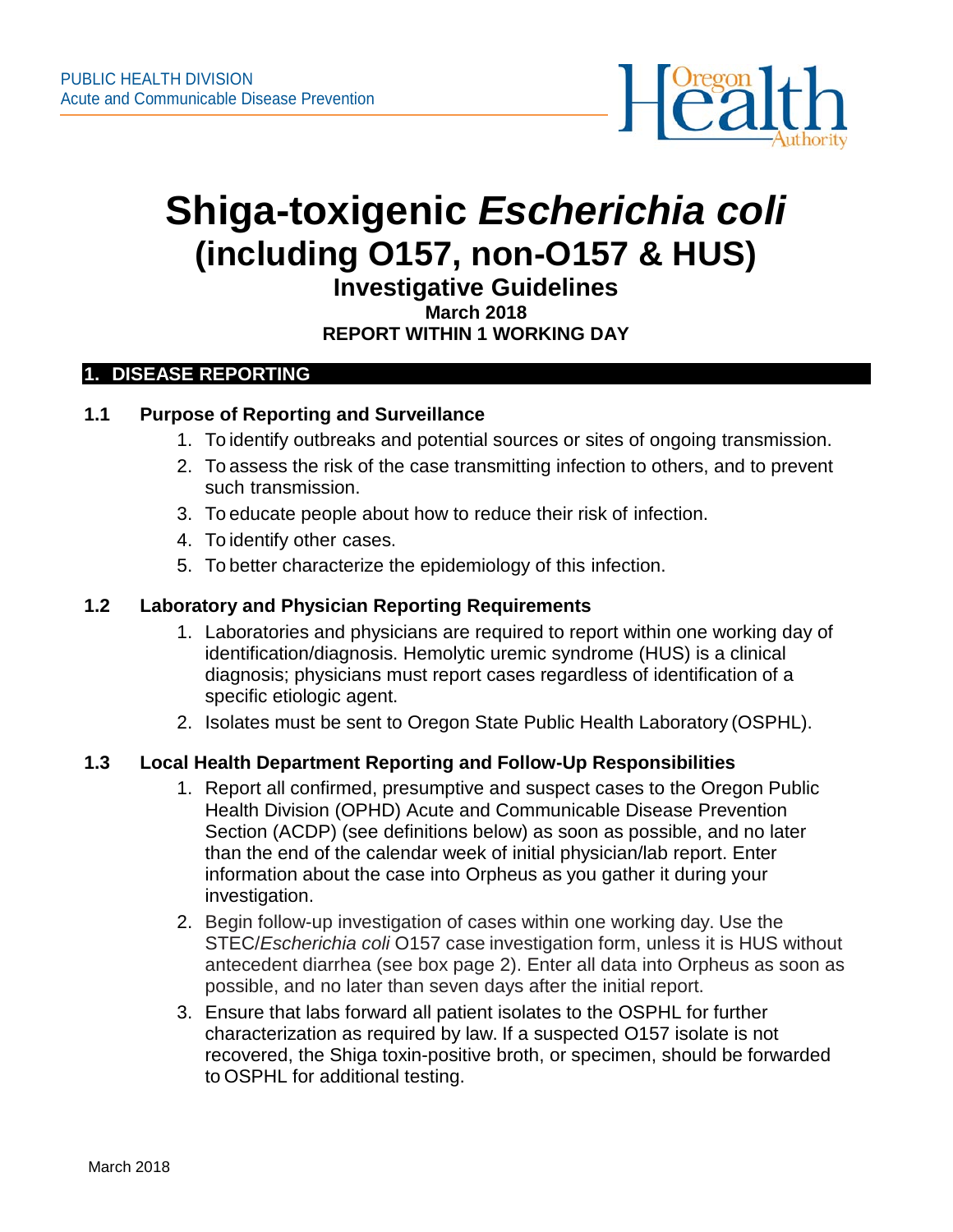## **A Note about HUS Reporting**

The requirement for HUS reporting is primarily a roundabout way of finding otherwise unreported STEC infections, and secondarily a way of learning about other potential causes of HUS. A case is de- fined as such by the attending physician—typically a nephrologist or gastroenterologist. (See §2.2.) HUS reports can occur in one of three contexts.

- 1. Secondary to a confirmed STEC infection: follow-up as for any other STEC case.
- 2. Secondary to a presumptive STEC infection (see definitions in §3.2): consult immediately with ACDP epidemiologists for current protocols in place to confirm an etiology for these cases; otherwise follow-up as for any other STEC case.
- 3. Not following any diarrheal illness and not epi-linked to any STEC cases: consult with ACDP epidemiologists. Generally, no specific follow-up is required for these cases by the LHD. Mark them "NOTSTEC-related."

The following guidelines generally presume you are investigating STEC-related illness, including O157 and non-O157 serogroups.

# **2. THE DISEASE AND ITS EPIDEMIOLOGY**

#### **2.1 Etiologic Agent**

There are hundreds of different *E. coli* serogroups—which (collectively) are ubiquitous in the intestines of warm-blooded vertebrates. These Gram-negative bacteria are classified by their "O" (cell wall) and "H" (flagellar) antigens. [Note that it is a letter "oh", not a zero.] Most *E. coli* serogroups are non-pathogenic. Those that cause human disease are sometimes grouped by pathogenic mechanisms: enterohemorrhagic, enteroinvasive, enteropathogenic, enterotoxigenic, and enteroadherent, although the terms can be misleading. Enterohemorrhagic *E. coli* (EHEC) are now more commonly referred to as Shiga-toxigenic *E. coli* (STEC) or occasionally Vero-toxigenic *E. coli* (VTEC).

Historically, the most common STEC reported has been *E. coli* O157:H7. Less commonly, non-motile O157 organisms (O157:NM, aka O157:H-) occur, which may cause similar illness. Reports of illnesses caused by non-O157 STEC (e.g., O26, O104, O103, O21) have been increasing steadily since 1995 when laboratory tests for detecting these organisms started to become available. Since 2013, more non-O157 than O157 infections have been reported in Oregon each year. Non-O157 STEC can also cause severe illness, but virulence varies by serogroup. Virulence is partially determined by toxins the organism produce— Shiga toxin 1 and Shiga toxin 2. Shiga toxin 2 is more often associated with severe manifestations such as HUS. In Oregon, 13% of reported O157 cases and 2% of non-O157 developed HUS children five years and under are at the greatest risk of developing HUS.

#### **2.2 Description of Illness**

Mild, non-bloody diarrheal illness and even asymptomatic infections are common, albeit rarely diagnosed outside outbreak settings. Most diagnosed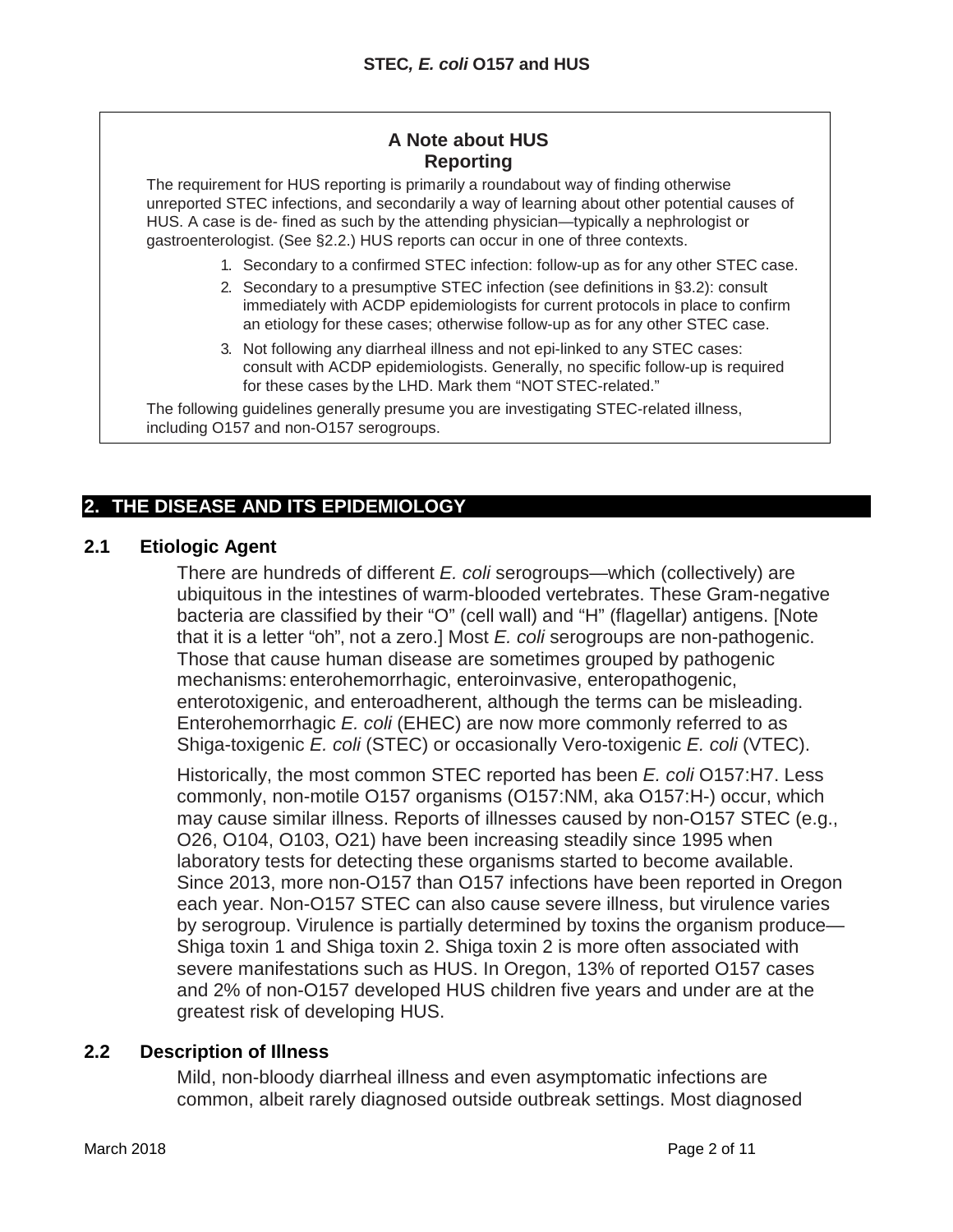cases report bloody stools (62% of Oregon cases), which typically begin 6-48 hours after the onset of non-bloody diarrhea. Diarrhea may be accompanied by abdominal cramps, often quite severe (and sometimes the chief complaint). Nausea and vomiting are also common. Fever is generally absent or low-grade, in contrast to, say, salmonellosis, shigellosis, or campylobacteriosis. Among all reported STEC cases in Oregon, 24% have been hospitalized.

**HUS.** After 3–10 days, 5%–15% of diagnosed patients may develop hemolytic uremic syndrome (HUS; a combination of microangiopathic hemolytic anemia, thrombocytopenia, and elevated creatinine). Early clinical signs of HUS may include decreased urine output, pallor, and lethargy. Patients with HUS have a variable degree of renal insufficiency that may necessitate dialysis (short- or long-term) or even transplant; there is a greatly increased risk of stroke and other complications. STEC infections are the principal cause of reported cases of HUS in Oregon, particularly for children. Thrombotic thrombocytopenic purpura (TTP), another complication of STEC infection, is very similar to HUS, with prominent neurologic signs (seizures, confusion, etc.); TTP primarily affects adults. Although uncommon, STEC-caused HUS or TTP can occur without antecedent diarrheal illness.

Although the O157:H7 serotype may be more likely to cause hospitalization and HUS, non-O157 STEC infections do result in bloody diarrhea, hospitalization, and HUS. In several small case series, up to 30% of identified non-O157 infections resulted in HUS. Consequently, non-O157 STEC infections should be treated as aggressively as O157:H7 infections. Children with bloody diarrhea should be closely monitored for the development of HUS. If a complete blood cell count with smear, blood urea nitrogen and creatinine are normal 3 days after the resolution of diarrhea, it is unlikely that HUS will develop. See reference information created by Multnomah County to share with health care providers.

## **2.3 Reservoirs**

Cattle are the best characterized reservoir species for STEC. Some 50-80% of cattle herds — both beef and dairy — may be colonized by O157, although on any given day very few animals may test positive. Within a herd, colonization of individual animals (and fecal shedding) is transient. Thus, negative results from herd screening are difficult to interpret. O157 does not cause any illness in bovines, and there is no way known to eradicate it from herds. Wild cervids (deer and elk) are another reservoir, and can also be long-term hosts. Sheep and goats are other potential sources of human STEC infection. There have been a handful of isolations reported from other creatures, including dogs, horses, flies, and seagulls. Environmental reservoirs such as water troughs and cattle feed may be important in maintaining STEC in cattle herds.

#### **2.4 Sources and Routes of Transmission**

Fecal-oral. Most human infections are probably foodborne. The infectious dose for O157 is very low — probably <100 organisms. STEC is excreted in the feces of colonized humans and other animals. Undercooked beef (especially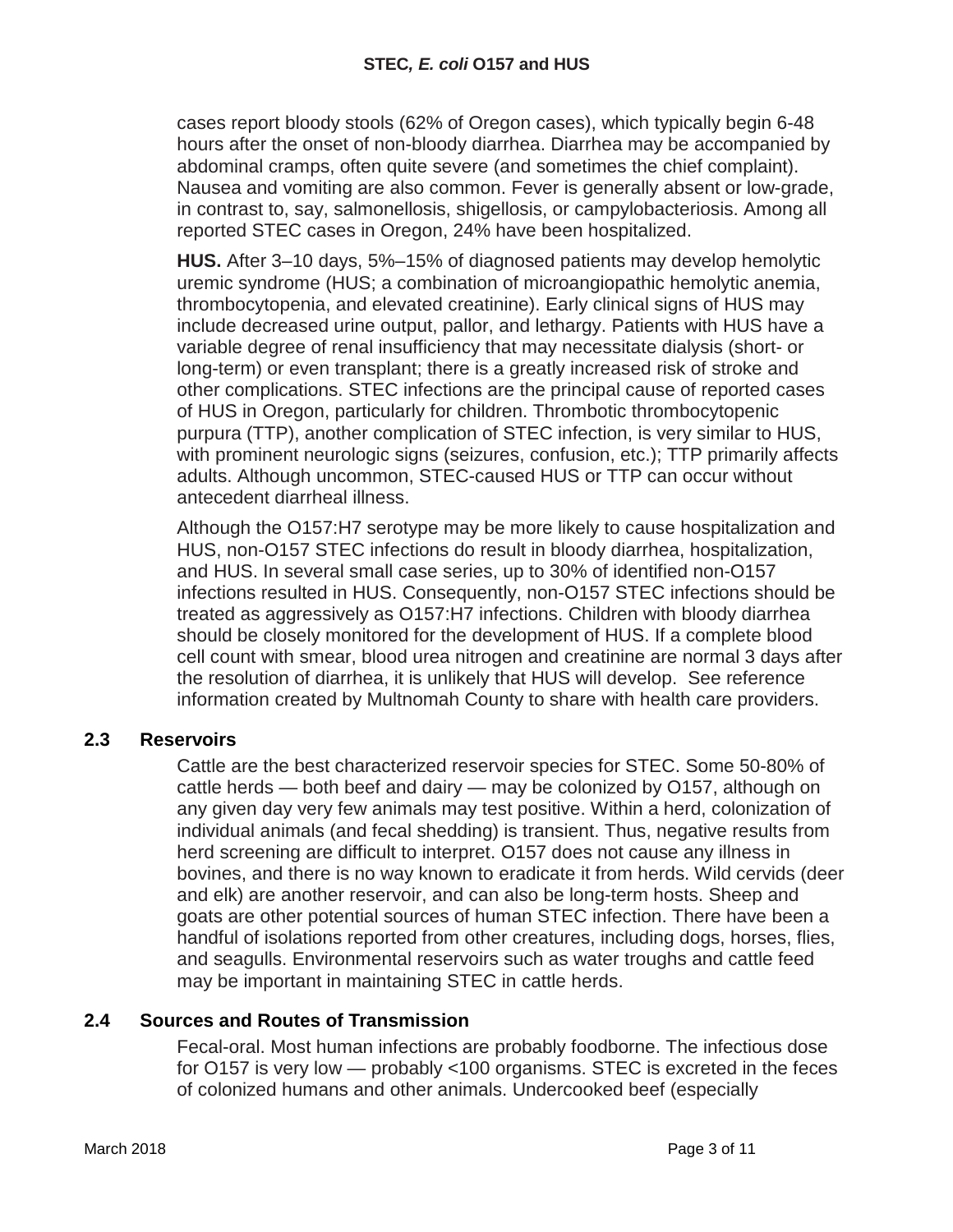hamburger), other foods cross-contaminated with same, and raw milk are among the most commonly identified sources of infection in common-source outbreaks, reflecting the fact that these foods are essentially always contaminated with cattle manure. Runoff from fields where cattle are grazing, or water that has been contaminated by cattle then used to water crops (e.g., spinach) have been known to cause human illness as well.

Venison is another potential source. Contaminated produce, including lettuce, spinach, alfalfa sprouts, and unpasteurized apple cider are other well-recognized sources. More recently, flour has been implicated as a vehicle of infection. Person-to-person transmission is also common, either directly (especially in day care centers) or indirectly (as in contaminated drinking or recreational water). Infected food handlers are another possible source, although they are rarely identified. Airborne transmission (ingestion of dried manure?) was suggested to have contributed to the Lane County Fair outbreak in 2002.

## **2.5 Incubation Period**

Variable; for O157 almost all within 1–10 days (most commonly 2–6 days).

## **2.6 Period of Communicability or Infectious Period**

The organism is shed in stool for at least the initial period of diarrhea, and variably thereafter. Children typically shed O157 for 2–4 weeks after onset adults a bit less—but excretion for up to four months has been reported. Longterm carriage has been reported in cattle, but has not been documented in humans. Antibiotic treatment is not known to affect duration of excretion and may increase risk of developing HUS. Shedding of non-O157 strains is not well characterized, but can be prolonged. A study in a day care found shedding of O26 for a median of 29 days, with a range of 15 to 46.

#### **2.7 Treatment**

No specific therapy for STEC has been identified that mitigates or shortens illness, and CDC does not recommend antibiotic therapy for patients with suspected STEC infection. Rehydration is indicated, especially when vomiting or diarrhea is severe. In vitro tests of antibiotic susceptibility do not correlate with in vivo efficacy, and most experts recommend no antibiotic therapy. Although (unfortunately) commonly given, sulfa drugs (e.g., Septra® [TMP-SMZ]) are probably contraindicated; some early data suggested that they may increase the risk of developing HUS. Other studies suggest they are probably harmless, but none suggest that they do any good. Anti-motility drugs (e.g., Lomotil®) may also increase the risk of complications. At this writing, we discourage antibiotics and anti-motility drugs. The best treatment is supportive care.

Data from the Foodborne Diseases Active Surveillance Network (FoodNet) found that young children have an increased risk of HUS after *E. coli* O157 infection, while elderly have the highest rate of associated death, regardless of whether they develop HUS. These findings support recommendations that young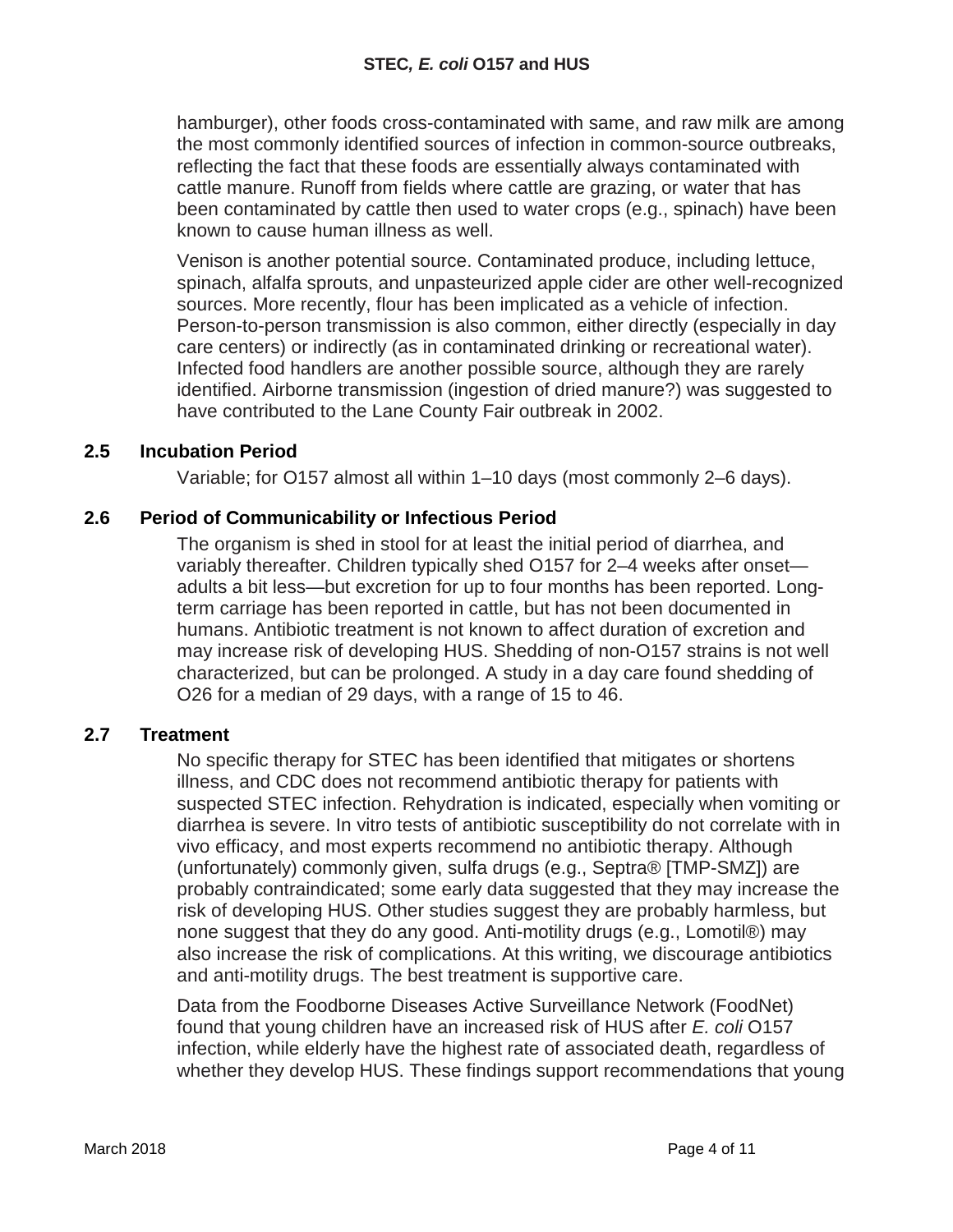children and elderly persons receive aggressive supportive care during early stages of illness due to *E. coli* O157:H7.

## **3. CASE DEFINITIONS, DIAGNOSIS AND LABORATORY SERVICES**

In recent years, reported STEC infections in Oregon have outnumbered *Shigella*  infections two to one, and are probably the most common bacterial cause of bloody diarrhea. The diagnosis may be missed if appropriate selective stool culture media and Shiga-toxin assay are not ordered and performed correctly. Accurate and prompt diagnosis is necessary for implementation of appropriate treatment and control measures.

To detect STEC, most Oregon labs culture stools using O157-selective media (typically sorbitol-MacConkey agar, aka SMAC, or chrome agar) and a Shigatoxin assay, which is CDC's current recommendation to maximize sensitivity. If the O157 culture is positive, the clinical lab sends the isolate to OSPHL for confirmation and subtyping. O157 isolates with an H7 antigen present may be assumed to produce Shiga toxin. If only the Shiga-toxin assay is positive, the clinical lab sends a selective broth to OSPHL for culture and subsequent typing. Currently, OSPHL can detect the most common serogroups: O157, O26, O45, O103, O111, O121, and O145. If an isolate is not from any of these serogroups, it is forwarded to CDC for identification (which may take several months). OSPHL performs PFGE and whole genome sequencing (WGS) on all STEC isolates it receives.

Some Oregon labs only perform one method, either culture with the O157 selective media or the Shiga-toxin assay alone. Doing so may miss STEC cases. If you are concerned, you can ask the lab what methods they use and whether they are able to employ another method. Some healthcare providers may not be aware that they can order that both methods be used. ACDP is working with individual labs to encourage them to perform a culture and, if positive, to send the isolate to OSPHL.

A few labs perform the Shiga-toxin assay directly on stool, which may delay recovery of the organism. It can be difficult for OSPHL to find the STEC organism if they receive a mixed broth, so it is preferable that clinical labs perform the assay on a selective broth to improve recovery of the organism.

Almost all patients with HUS develop antibodies to the O antigen of the bacteria. For culture-negative patients with HUS, you can arrange for a leftover serum sample to be tested for STEC antibodies at CDC. Two to six weeks after onset is the best time to draw (consult with ACDP epidemiologists).

Culturing stool takes time, usually at least 3 days. Often you will receive Shiga toxin results from an assay or PCR before cultures are finalized, and positive specimens should be forwarded to OSPHL for further testing. This means that it can take a week or more to receive all the test results you'll use to determine whether a case ultimately meets the case definition. We recommend you process all Shiga toxin-positive ELRs and begin your case investigation as soon as possible, given the severity of disease than can be caused by STEC.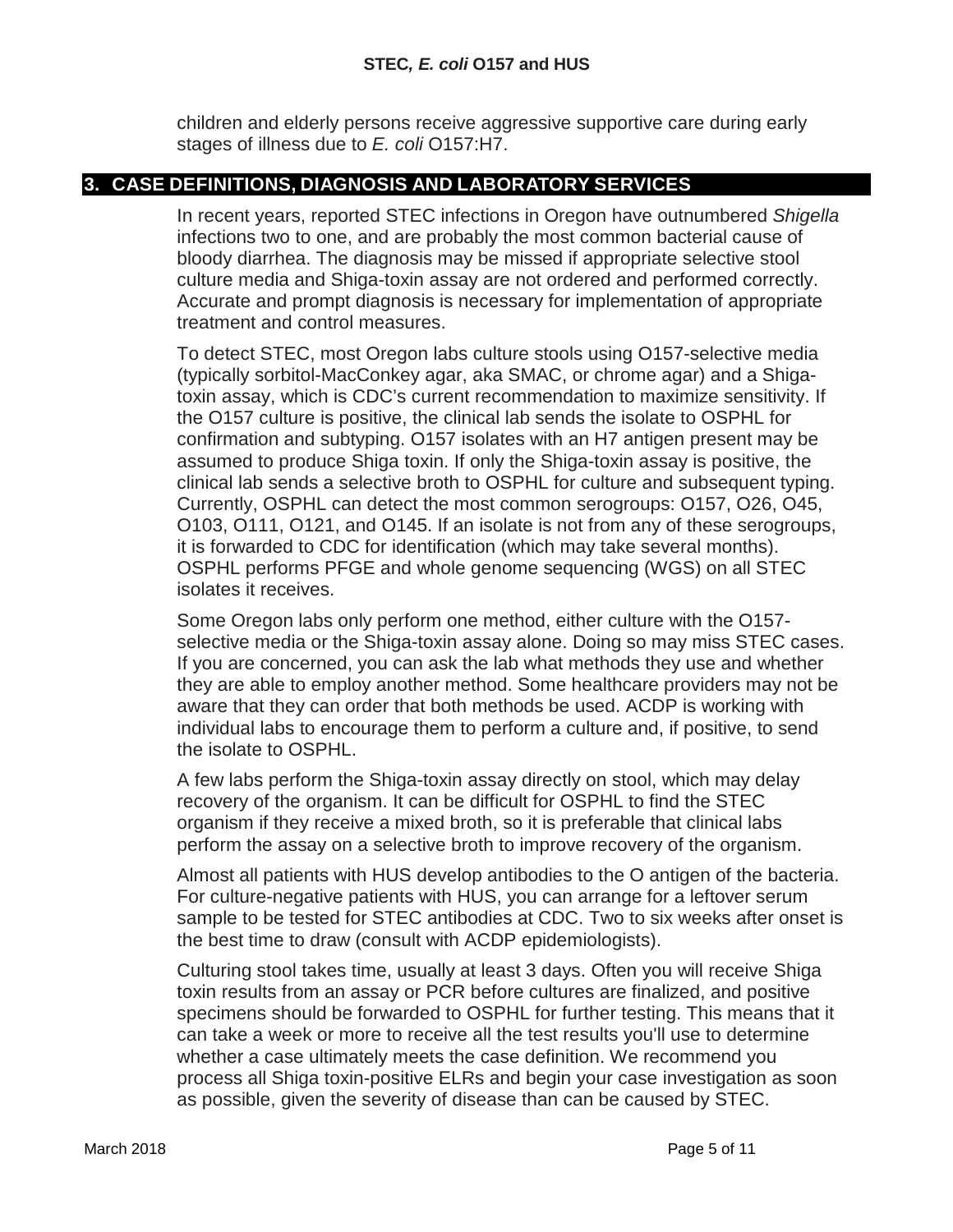## **3.1 Confirmed Case Definition**

- For O157, isolation of *E. coli* O157 with evidence of an H7 antigen, evidence of Shiga toxin production, or the presence of a Shiga toxin gene.
- For non-O157 STEC, isolation of *E. coli* with evidence of Shiga toxin production or the presence of a Shiga toxin gene (by assay or PCR). The E. coli serogroup should be characterized at OSPHL or CDC.
- For HUS, physician diagnosis with signs of thrombocytopenia, anemia, and elevated creatinine.

Note: **stool** specimens are generally required; *E. coli* isolated from a urine sample is not an STEC case unless it is a Shiga toxin-producing *E. coli*. Also, when there is a discrepancy, OSPHL results trump private lab results.

## **3.2 Presumptive Case Definitions**

- A person with isolation of E. coli O157 from a clinical specimen without confirmation of H antigen, detection of Shiga toxin or detection of Shiga toxin genes, OR
- Diarrhea (often bloody) and/or abdominal cramps in a person
	- o with identification of an elevated antibody titer against a known Shigatoxin-producing serogroup of *E. coli*, OR
	- o with detection of Shiga toxin or Shiga toxin genes in a clinical specimen using a CIDT and no known isolation of *Shigella* from a clinical specimen, OR
	- o with detection of *E. coli* O157 or STEC/EHEC from a clinical specimen using a CIDT, OR
	- o who is epidemiologically linked to a confirmed or probable case, or is a member of a risk group as defined by public health authorities during an outbreak.
- Absent evidence of another cause, a person with HUS within 3 weeks after an acute diarrheal illness.

#### **3.3 Suspect Case**

A person with bloody diarrhea and abdominal pain, no fever or temperature <100.4°F (<38°C), and no other identifiable cause.

#### **3.4 Services Available at the Oregon State Public Health Laboratories**

The OSPHL provides enteric pathogen culture, including identification of common Shiga-toxin-producing *E. coli* serotypes (O157, O26, O45, O103, O111, O121, and O145). (see the Lab Test Menu at *[www.healthoregon.org/labtests](http://www.healthoregon.org/labtests))*).

For required specimen submissions for STEC surveillance: If submitting an isolate (preferred), submit stool specimen collected in GN broth. If submitting original material for culture, submit stool specimen in Cary Blair transport media.

During outbreaks: Submit stool in a Cary-Blair transport media, filled to the fill line on the vial. A rectal swab in Cary-Blair transport media is acceptable for infant patients. Store and transport at refrigerator temperatures.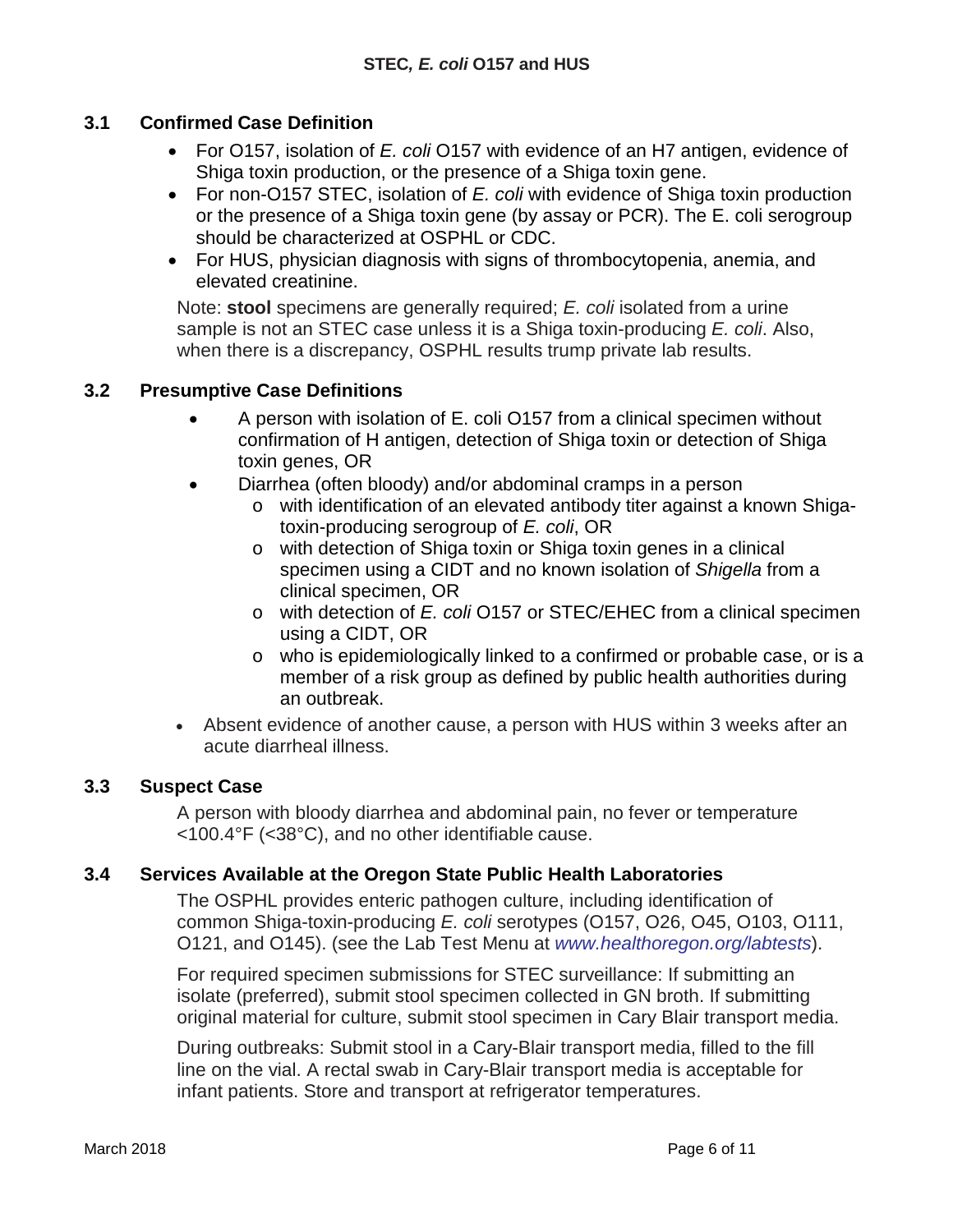If testing is ordered for test of cure or to remove work or school restrictions, indicate this on the OSPHL Test Request Form to ensure that all specimens are tested. The OSPHL does not routinely test additional specimens submitted if the first specimen is negative.

All specimens must be properly packaged for transport. You may contact the OSPHL with questions about submitting samples.

All STEC isolates are subtyped by pulsed-field gel electrophoresis (PFGE) and whole genome sequencing. Molecular matches may indicate but do not prove a connection, whereas isolates that don't match (by either testing method) presumptively come from different sources.

Serologic tests for antibody levels are available by reference testing in special circumstances; consult with the ACDP epidemiologist for more details.

High-risk food samples can be tested for STEC by reference testing if authorized by ACDP epidemiologists. Food samples should be refrigerated. For more information, see the ACDP website or contact the on-call epidemiologist.

## **4. ROUTINE CASE INVESTIGATION**

Interview all cases and others who may be able to provide pertinent information, and promptly enter data into Orpheus. Make sure you are using *[a current form](https://public.health.oregon.gov/DiseasesConditions/CommunicableDisease/ReportingCommunicableDisease/ReportingForms/Documents/ecoli_orpheus.pdf)* (from the ACDP web site). Though we try to keep the form up to date, Orpheus has the most updated risk and exposure questions. Interview cases even if you do not have complete test results to determine their case status. In other words, interview and implement control measures even if you only have a Shiga toxinpositive ELR and you are awaiting additional test results. If a patient is determined to be a suspect case after all test results are in, no further investigation is required. If you suspect an outbreak, see §6.

## **4.1 Identify Source of Infection**

Seek information about possible exposures 1–7 days before onset of symptoms. (Longer incubations are possible but not worth pursuing as a matter of routine).

- 1. Name, diagnosis, phone number, and address of any acquaintance or household member with a diarrheal illness. (Anyone meeting the presumptive case definition should be reported and investigated in the same manner as a confirmed case.)
- 2. Handling or eating ground beef. Ask about consumption of undercooked hamburger (pink or red), but because of the possibility of crosscontamination, any ground beef consumption is potentially suspect. Get details about any ground beef consumed (stores where purchased, dates of purchase, type of meat [e.g., lean or extra-lean hamburger], and how handled/cooked). Of course, any raw beef is potentially a source of kitchen contamination, but intact cuts of meat sold at retail are unlikely to cause multi-household out- breaks.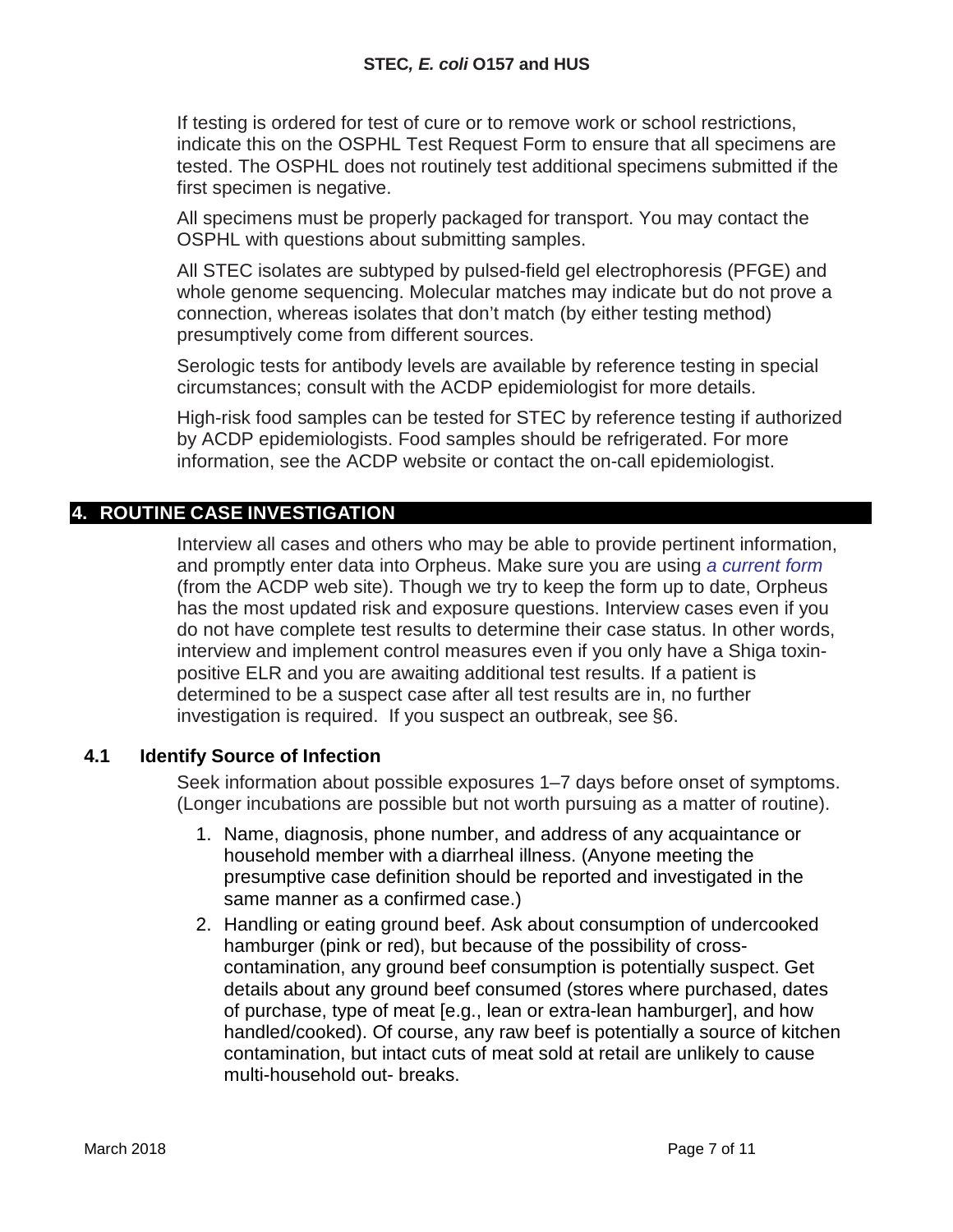- 3. Consumption of unpasteurized milk including cheese made with unpasteurized milk (e.g., queso fresco, homemade cheese, or other specialty cheese). Identify the brands and sources, and find out when this consumption began. If a commercial raw milk source is named, notify ACDP immediately.
- 4. Dried meats (particularly home prepared) are another possible source, as is anything related to deer or elk hunting (either consumption, slaughtering, or being around same).
- 5. Any fresh (not frozen) raw spinach, lettuce, or other leafy greens.
- 6. Any kind of sprouts, even if eaten as part of a cooked meal.
- 7. Unpasteurized juice or cider (especially popular in the fall!).
- 8. Name, date, and location of any restaurant meals.
- 9. Date, location, and sponsor of any public gathering where the case ate a meal.
- 10.Occupational exposures: evaluate the potential for exposure to human or animal excreta.
- 11.Contact with diapered individuals with diarrhea, or children in day care.
- 12.Recreational water exposures: swimming, playing, or other exposure to lakes, streams, or pools where water may have been swallowed. Don't forget those little backyard wading pools (inflatable cesspools, really,) and the increasingly popular splash pads (aka, public bidets).
- 13.Contact with livestock, especially cattle. Ask about exposures at petting zoos and county fairs.
- 14.Travel outside the local area. If part of a group, find out who was in the group, the coordinator, etc.

## **4.2 Identify Potentially Exposed Persons**

- 1. Contacts Not important except for persons who have changed diapers of infected persons.
- 2. Other ill persons Household and other close contacts of confirmed or presumptive cases should be evaluated; symptomatic contacts should be cultured. Household members with more-or-less concurrent disease are presumptive cases, and should be reported as such on separate forms.

## **4.3 Environmental Evaluation**

Recommended if a commercial food service facility, day care center, or public water source (including recreational water) appears to be implicated as the source of infection. See §6.

## **5. CONTROLLING FURTHER SPREAD**

#### **5.1 Education**

Advise individuals on measures to avoid further or future exposures.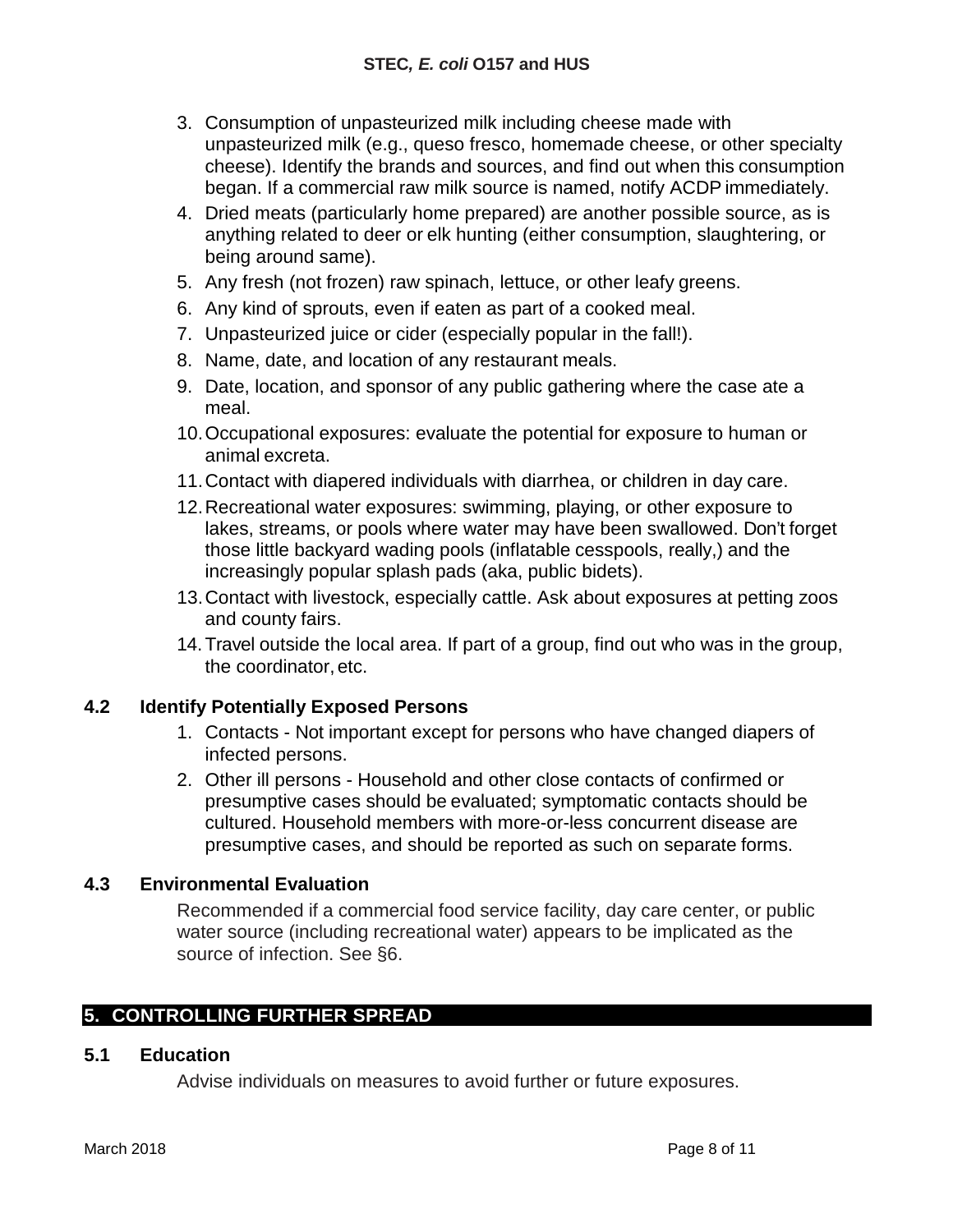- 1. Avoid eating raw or undercooked meat or poultry, especially hamburger. Hamburger should be cooked to an internal temperature of at least 160°F (70°C). While not foolproof, cooking until there is no red or pink remaining and meat juices no longer are red tinged is better than nothing; best is to use a thermometer.
- 2. Avoid cross-contamination with meat or other potentially contaminated foods.
- 3. Wash hands after caring for diapered individuals and after using the toilet;
- 4. Wash hands after handling pets, fowl, and other animals.
- 5. Wash hands after handling raw meat, raw poultry, and always before food preparation.
- 6. Eschew unpasteurized milk and related dairy products. (For diehards, the Extension Service at Oregon State University publishes a bulletin on home pasteurization of small quantities of milk.)
- 7. Avoid drinking or swallowing untreated surface water. Untreated water should be boiled or otherwise disinfected before consumption.

Cases should be strongly discouraged from bathing in communal facilities (pools, fountains, etc.) until at least 2 weeks after resolution of diarrhea.

## **5.2 Isolation and Work or Day Care Restrictions**

- 1. Hospitalized patients. Standard precautions are adequate to protect employees and other patients.
- 2. Work restrictions. Persons should not work as food handlers, school or day care workers, or healthcare workers so long as they have diarrhea. In general, cases with STEC infection, including O157, require two consecutive negative approved fecal specimens collected at least 24 hours apart before returning to school, work or child care.<sup>[1](#page-8-0)</sup> Individuals may continue to be infectious for several weeks, however and should be cautioned accordingly.
- 3. Case is a Day Care Worker or Attendee. Interview the operator and inspect attendance records to identify other possible cases among staff or attendees in the past two weeks.

Review food handling and hand washing techniques with the operator and staff.

Collect fecal specimens from any other attendees or staff with a history of diarrheal illness within the past two weeks.

<span id="page-8-0"></span><sup>1</sup> Work and School restrictions can be waived or modified at the discretion of the local health officer. Also, the county may consider additional restrictions as dictated by the situation (e.g., if a case is known to have poor hand hygiene such as a child recently out of day care (i.e., kindergarten or first grade) or a disabled individual). Finally, because Shiga toxin 1 is rarely associated with HUS, some states do not require that individuals infected with an organism that produces only Shiga toxin 1 adhere to restrictions. In Oregon, hospitalization has been required for 12% of reported STEC cases that produce Shiga toxin 1, indicating that these organisms still cause considerable morbidity.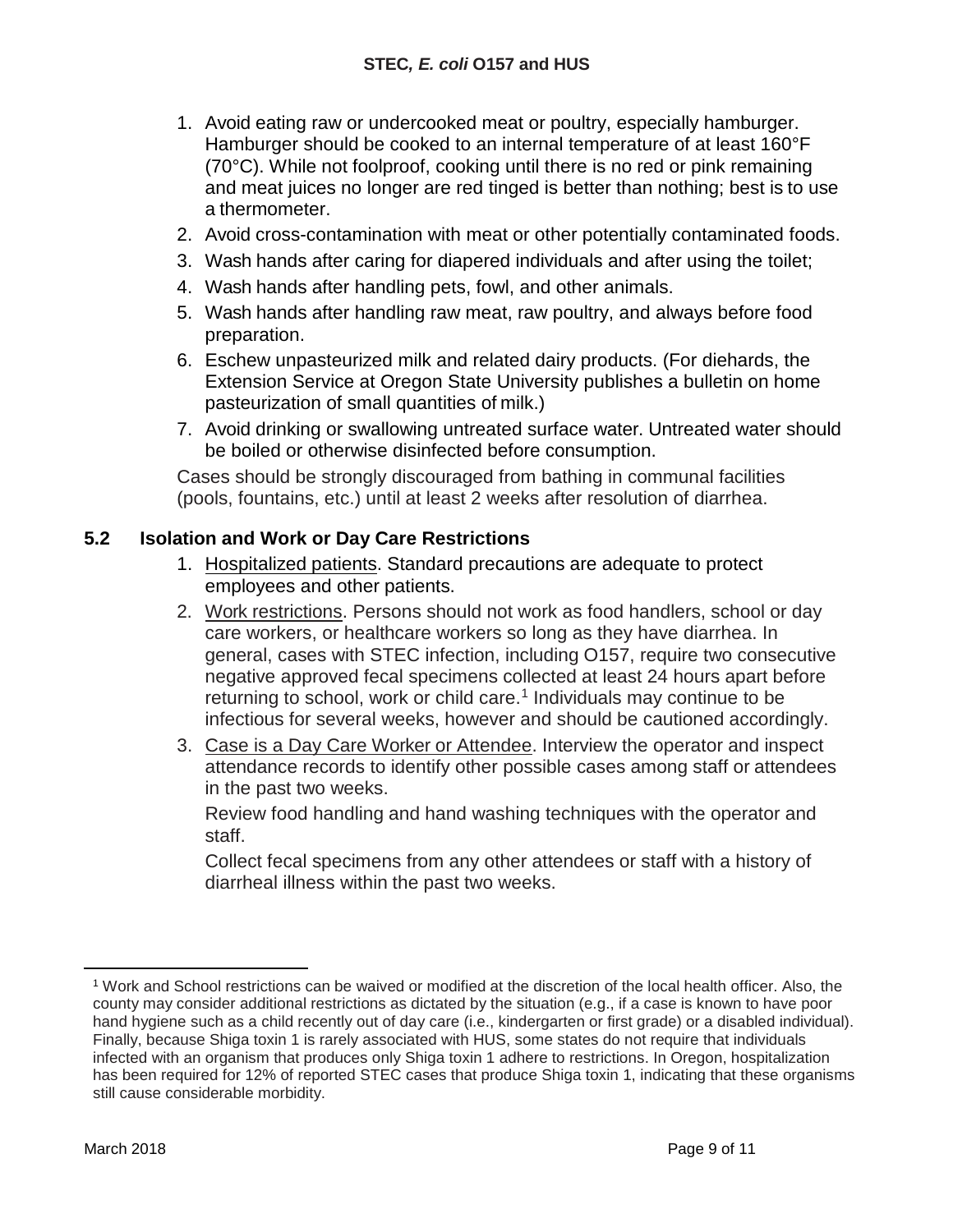Cases (including those who are asymptomatic) should be excluded from day care facilities until they have two consecutive negative approved fecal specimens collected at least 24 hours apart.<sup>1</sup>

If more than one case or suspected case is identified among attendees or workers at a day care facility, a thorough inspection of the facility is indicated. Contact ACDP to discuss screening of asymptomatic children.

The facility operator should be instructed to call the LHD immediately if new cases of diarrhea occur.

The day care center should be called or visited once each week for two weeks after onset of the last case to verify that surveillance and appropriate hygienic measures are being carried out.

## **5.3 Case Follow-up**

Stool cultures to document that fecal shedding of the organism has stopped are not routinely indicated, except for the purpose of lifting work, school, or day care restrictions. Please be sure to indicate when specimens are for test of cure if testing is done at the OSPHL. Culture independent PCR tests can be used to test for cure, however, keep in mind that the CIDT might be positive when a culture is negative. If the PCR is negative the person can return to work/school. The importance of proper hygiene must be stressed, however, as excretion of the organism may persist in many cases.

# **5.4 Protection of Contacts of a Case**

The importance of good hand washing should be stressed. There are no formal restrictions or requirements for contacts of cases.

## **5.5 Environmental Measures**

Advice on improving food handling and cleaning of day care environments may be indicated.

# **6. MANAGING SPECIAL SITUATIONS 4**

Many outbreaks have been described since O157 was first identified as a pathogen in 1982, and they are sometimes quite serious. Non-O157 has also been implicated as the cause of numerous outbreaks since 1995 when testing became available. Media attention can become intense. At even a hint of a common- source outbreak, consult with the ACDP immediately. Active case finding will be an important part of any investigation.

# **6.1 Outbreaks Linked to Restaurants or Public Gatherings**

Likely sources include undercooked meat, cross-contaminated food, or possibly food contaminated by an infected food handler. Any investigation should focus on implicating specific food items and evaluating their method of preparation. Ask about recent illness among food handlers.